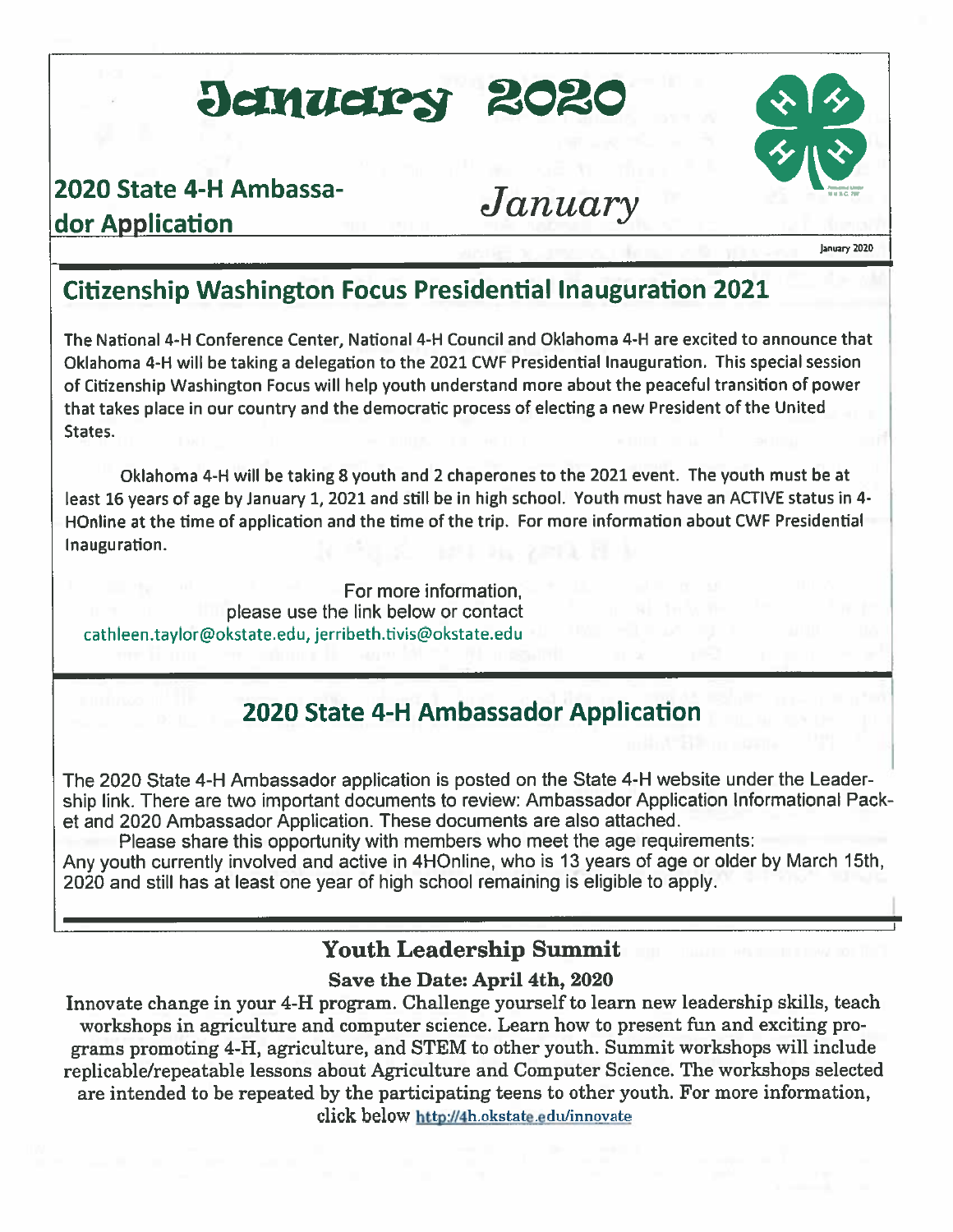### **Dates to Demember**

| <b>Jan. 21st</b><br>Jan. 23rd |            | <b>Winter Foods Festival</b><br><b>Food Showdown</b> |  |
|-------------------------------|------------|------------------------------------------------------|--|
|                               | Feb. 14-15 | 4-H Night at Science Museum OK                       |  |
|                               | Feb. 26-29 | <b>County Livestock Show</b>                         |  |
|                               | March 1st  | <b>State Ambassador Applications Due</b>             |  |
|                               |            | March 2nd-7th Regional Livestock Show                |  |
|                               |            | March 25-26 Zoo Snooze, Registration opens Jan 1st.  |  |

## 4-H Night with the Blue

Page 2

- FOR(

We're excited to host the third annual Oklahoma 4-H Night with the Oklahoma City Blue on Saturday, Jan. 11! The game experience includes more than a night of pro basketball, as we will feature healthy living programming throughout the game. This is being offered to all 4-H members, leaders, and families for a special price of \$12 per person! https://groupmatics.events/event/Oklahomastate6

## **4-H Day at the Capitol**

Applications are now being taken for 4-H Day at the Capitol. 4-H Day at the Capitol will be held on April 1, 2020 at the State Capitol and Oklahoma Department of Wildlife Conservation in Oklahoma City. New for 2020 only- only 10 Oklahoma 4-H members will be included in the 4-H Day at the Capitol activities alongside the Oklahoma 4-H Leadership Council and Langston 4-H members. Applications are due on February 3<sup>rd</sup>, electronically to Cathleen Taylor (cathleen.taylor@okstate.edu) and will be reviewed. If needed Zoom interviews will be conducted to determine the delegates. Applicants must be 14 years old by September 1, 2019 and have an ACTIVE status in 4HOnline.

For more information please visit or contact cathleen.taylor@okstate.edu

## **State Parent-Volunteer Conference - WANTED Workshops**

Call for workshop proposals - due March 1.

The primary purpose of the 2020 Conference is to strengthen the local club or project group experience for youth, families, parents, and volunteers. We want parents and volunteers to gain greater confidence in developing and implementing a local experience that will retain youth, gain youth and use an increasing number of volunteers as project and activity leader http://4h.okstate.edu/parents-volunteers/conferences s.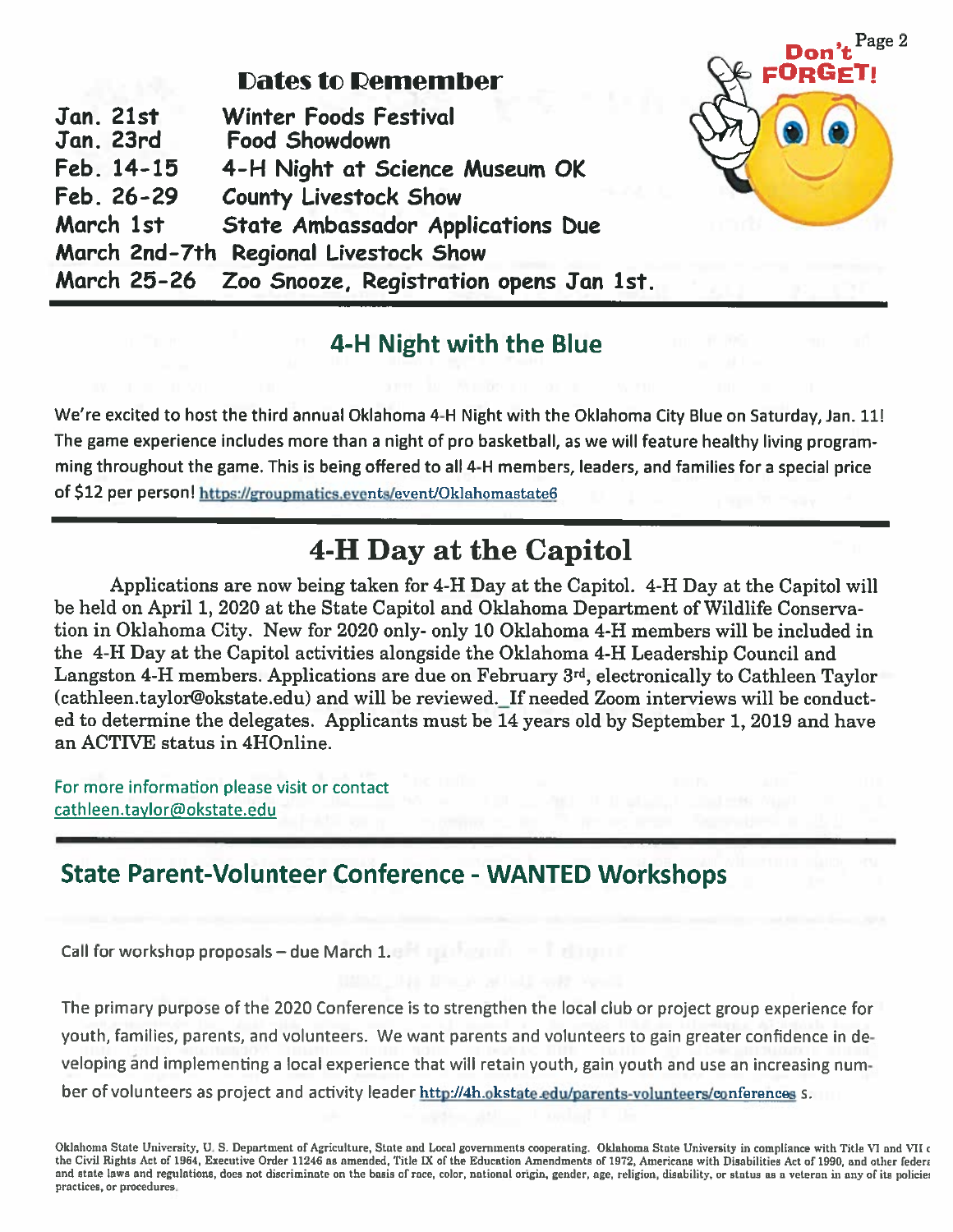### **CWF Presidential Inauguration 2021**

#### January 17-21, 2021

#### Oklahoma will select a delegation of eight 4-H members and two chaperones

Applications must be received digitally by April 15, 2020 Selected applicants will be notified May 15, 2020 Payment must be received in State 4-H Office by June 30, 2020

#### **Program Goals and Objectives:**

Learn the meaning and importance of the Democratic process Explore the history of the Presidency, the election process, and the role of the press Discover the intricacies of the Executive Branch and careers in politics Practice your role in citizenship through service, civic education, and engagement

#### What You will See and Do:

Partake in workshops, sessions, and speakers Visit memorials, historical sites, and museums **Experience Inauguration Day events** Dance the night away on an Inaugural Ball dinner cruise

#### **Application Process:**

Must by 16 years of Age by January 1, 2021 Applicants must have an ACTIVE status in 4-HOnline and still be ACTIVE at time of trip Applicants must still be in high school at time of trip (January 2021) Applicants may have attended CWF in the past. Complete Application form including 300-500 word essay titled: "Why is it important to take part in the Democratic process?"

Submit one letter of recommendation from 4-H Volunteer or 4-H Educator

#### 2021 CWF: PI Cost: \$2,000.00 per person: (additional funding may be available- final cost to be figured after delegates are chosen)

Airfare and chaperone expenses 4 nights lodging and 4 breakfasts, 3 lunches, and 4 dinners during the trip Transportation during the program Shirt, drawstring backpack, button, lanyard, cold weather accessories

**CWF PI 2021 Application Due: April 30, 2020 Email application to: Cathleen Taylor** cathleen.taylor@okstate.edu

#### **Requirements:**

Must by 16 years of Age by January 1, 2021 Applicants must have ACTIVE status in 4-HOnline and still be ACTIVE at time of trip Applicants must still be in high school at the time of trip (Jan 2021) Applicants may have attended CWF in the past.

Must complete following questions and submit a 300-500 word essay titled: "Why is it important for me to take part in the Democratic process?"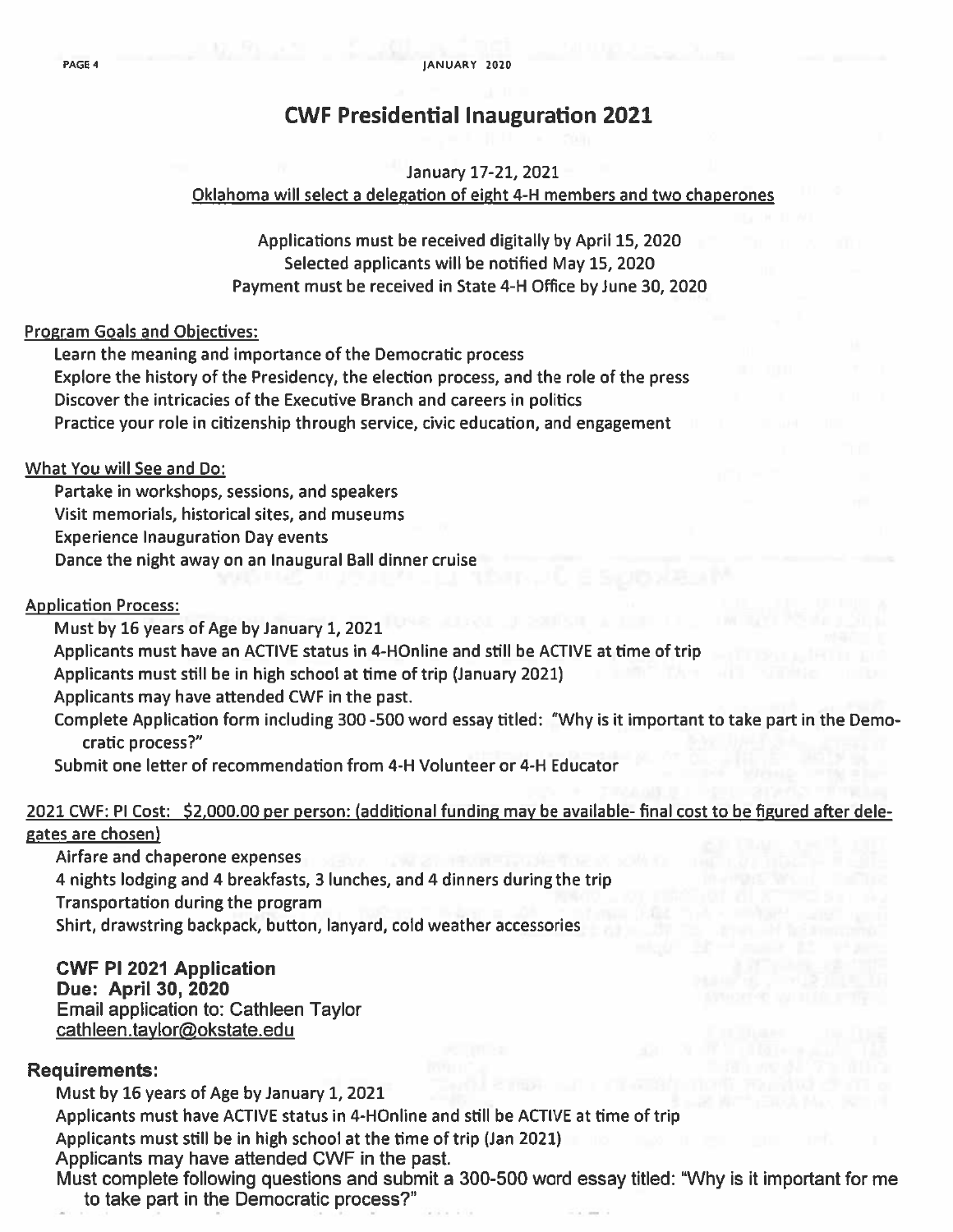## **Muskogee County Spring Livestock Show Livestock**

#### **SCHEDULE OF EVENTS**

TUESDAY, FEBRUARY 25 OFFICIAL HOG WEIGH IN 4:00pm

Weigh in order by school: Ft Gibson, Haskell, Midway, Muskogee, Oktaha, Porum, Warner, Webbers Falls **WEDNESDAY, FEBRUARY 26** HOG SHOW 9:00AM THURSDAY, FEBRUARY 27 Sheep check-in 9-10 AM Sheep Show 11:00 AM Goats check-in 11 AM-12:00 PM **Goat Show Following Sheep Show** 

Cattle Check-in 4-6pm

FRIDAY, FEBRUARY 28

Heifers Show 10:00 AM

**Steer Show Following Heifer Show** 

**SATURDAY, FEBRUARY 29** 

**Buvers Dinner 5:00 PM** 

**Premium Auction 6:00 PM** 

This catalog may be viewed online at http:oces.okstate.edu/muskogee

## **Muskogee Junior Livestock Show**

**MONDAY, MARCH 2** HOG CARDS FOR MINOR BREEDS: BERKS, CHESTER, SPOT, POLANDS & HEREFORDS DUE BY 3:00PM ALL OTHER BREEDS: DUROCS, HAMPSHIRES, YORKS AND CROSSES DUE BY 3:00PM **MINOR BREEDS SHOW AT 5:00PM** 

**TUESDAY, MARCH 3** ALL OTHER SWINE BREEDS SHOW AT 8:00AM **WEDNESDAY, MARCH 4** DOE KIDS WEIGH 9-10:30AM SUPT WILL WEIGH DOE KIDS SHOW 11:00AM MARKET GOATS WEIGH 9:00AM TO NOON **MARKET GOAT SHOW: 30 MINUTES AFTER DOE KID SHOW** 

THURSDAY, MARCH 5 SHEEP WEIGH 10:00AM TO NOON SUPERINTENDENTS WILL WEIGH **SHEEP SHOW 2:00PM CATTLE CHECK IN 10:00AM TO 1:00PM** Registered Heifers - A-M 10:00am to 11:30am and N-Z 11:30am to 12:30pm Commercial Heifers - 10:00am to 11:30am Steers - 11:30am to 12:30pm **FRIDAY, MARCH 6 HEIFER SHOW 8:30AM STEER SHOW 7:00PM** 

**SATURDAY, MARCH 7 ALL SALE ANIMALS IN PLACE** 4:30PM **CHUCK WAGON FEED 5:00PM BUYERS DINNER SPONSORED BY KILHAREN'S LODGE PREMIUM AUCTION SALE** 6:00PM

5:00PM

Link for Rules http://www.muskogeeregional.org/scheduleofevents.html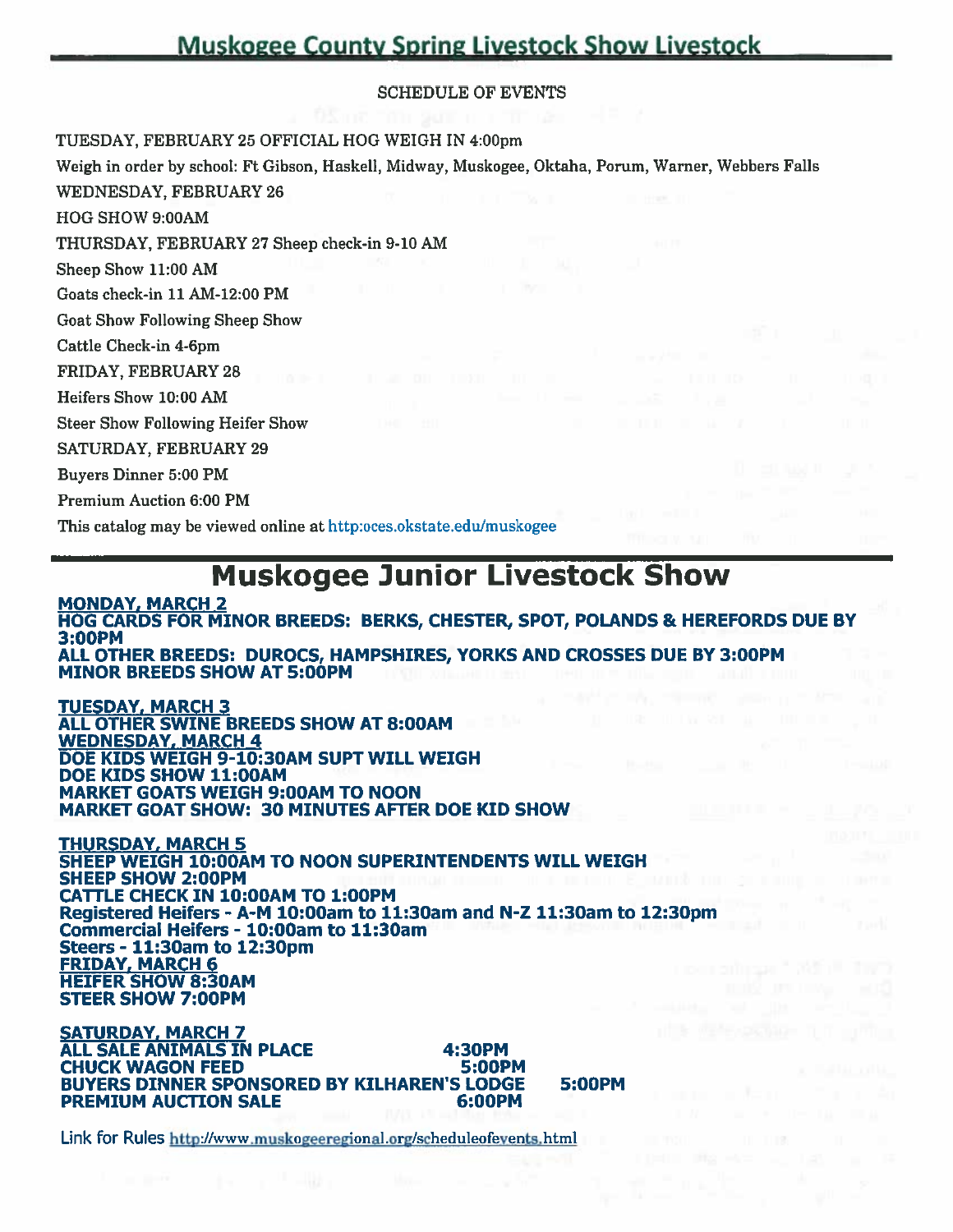#### **Muskogee County 4-H Winter Foods and Technical Challenge January 21, 2020 ENTRY FORM-Due January 17, 2020**

| <b>Exhibitor Name:</b> |  |
|------------------------|--|
| Club:                  |  |
| Grade:                 |  |

**All entries should be exhibited on a paper plate and In a sealed plastic bag. All entries should be made from scratch. No commercial mixes allowed except In the decorated dasses. Items needing refrigeration should be labeled.** *Member* may exhibit one entry in each age appropriate class. PLEASE CHECK ALL CLASSES THAT YOU *MIGHT ENTER.* 

#### **Food Showdown: January 23, 2020 Entry form due: January 21,2020**

- **Team Members:,\_\_,,....,...,,...,...-.,,..,...\_\_,.....,,.... ........ -..--.....--...,...,.--,-,,\_...,.. \_\_\_\_\_\_\_\_ \_** □ **Juniors- Grades 3rd-7th as of Jan. 1, 2019. All supplies furnished** by **office.** 
	- □ **Senlors�rades 8th-12th as of Jan. 1, 2019. Team must bring their supply box.**

#### **Winter Foods Show and Technical Challenge**

#### **Grade 3rd-5th**

- **l.** *Technical* **chaDenge:** *Blue�rry Muffins* (3) **(must follow provided recipe)**
- **2. Cupcakes(3): Any recipe-judged on cupcake/lclng combinatlon-not decoratlon.**
- *3.* **Decorated Cupcakes (3): judged on decoration, must use 2 or more decorating techniques.**
- **4. Salsa: May be fresh or canned. Exhibit one pint jar with lid. Provide one small bag of chips for judges to taste with.**
- *5, TechnlCDI* **challenge: Informal table setting (Office will supply all table ware) Contestant must use provided menu card and arrange an informal place setting.**
- *6.* **Informal table setting: any theme. Member provides tableware, place mat, and menu card. Use judging card as reference.**

#### **Grade 6th-8th**

- **7.** *Technical* **challenge: ThUmbprint Cookies (3) (must follow provided recipe)**
- *8.* **Decorated Supr Cookies (3): Any recipe-judged on decoration, must use 2 or more decorating techniques.**
- *9.* **Cnnamon Rolls** (3): **Any recipe- no Icing, no caramel glaze.**
- **lO. Dip-any recipe-no salsa type dips. Exhibit 1 � to 2 cups In a plastic container with lid. Supply a small bag of chips, veggies, or fruit for Judges to sample.**
- **11.** *Technical* **challenge: Informal table setting (Office will supply all table ware) Contestant must use provided menu card and arrange an Informal place setting.**
- **l2. Informal table settlna: any theme. Member provides tableware, place mat, and menu card. Use Judging card as reference.**

#### **Grade 9th-12th**

- **13.** *Technical* **challenge: Angel Food Cake (1) (must follow recipe provided, no ldng)**
- **14. Decorated Cake** (1) **any recipe-judged on decoration, must use 3 or more decoration techniques.**
- **15.** Yeast Bread (1 **loaf) any recipe Including bread machine.**
- **l6. Jerky (3-5 pieces) any recipe, exhibit In plastic bag.**
- 17. **Technical challenge:** Informal table setting (Office will supply all table ware) Contestant must use provided **menu card and arrange an Informal place setting.**
- **lB. Informal table setting: any theme. Member provides tableware, place mat, and menu card. Use Judging card as reference.**

#### **Master Technical Challenge-3rd-12th Grade**

*19.* **Pie shell, & Inch pan (1) (must follow recipe provided, no filling)**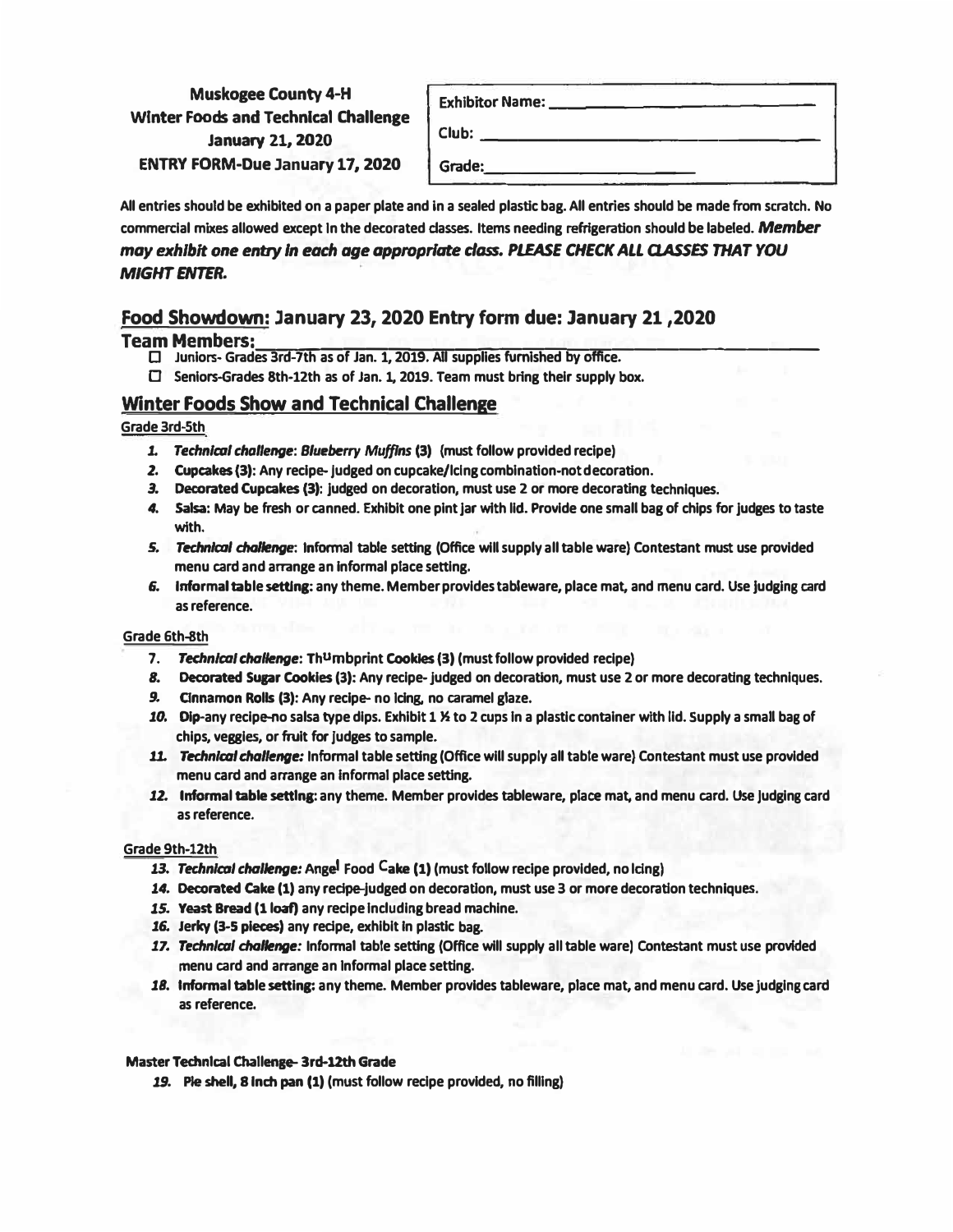

# **Baking Tips**

- 1. Always have the correct butter consistency. For example, room temperature for cookie dough, cold butter for pastry
- 2. Room temperature is key when a recipe calls for it. For example, room temperature egg whites for meringues
- 3. Read recipe BEFORE you begin
- 4. Always have ingredients prepped
- 5. Learn how to measure correctly
- 6. Get an oven thermometer
- 7. Keep your oven door closed. You may be tempted to peek but the less you peek the better.
- 8. Chill dough before baking. HINT: pastry crust dough must be chilled to have a flaky crust and chilling cookie dough will help with sticky dough

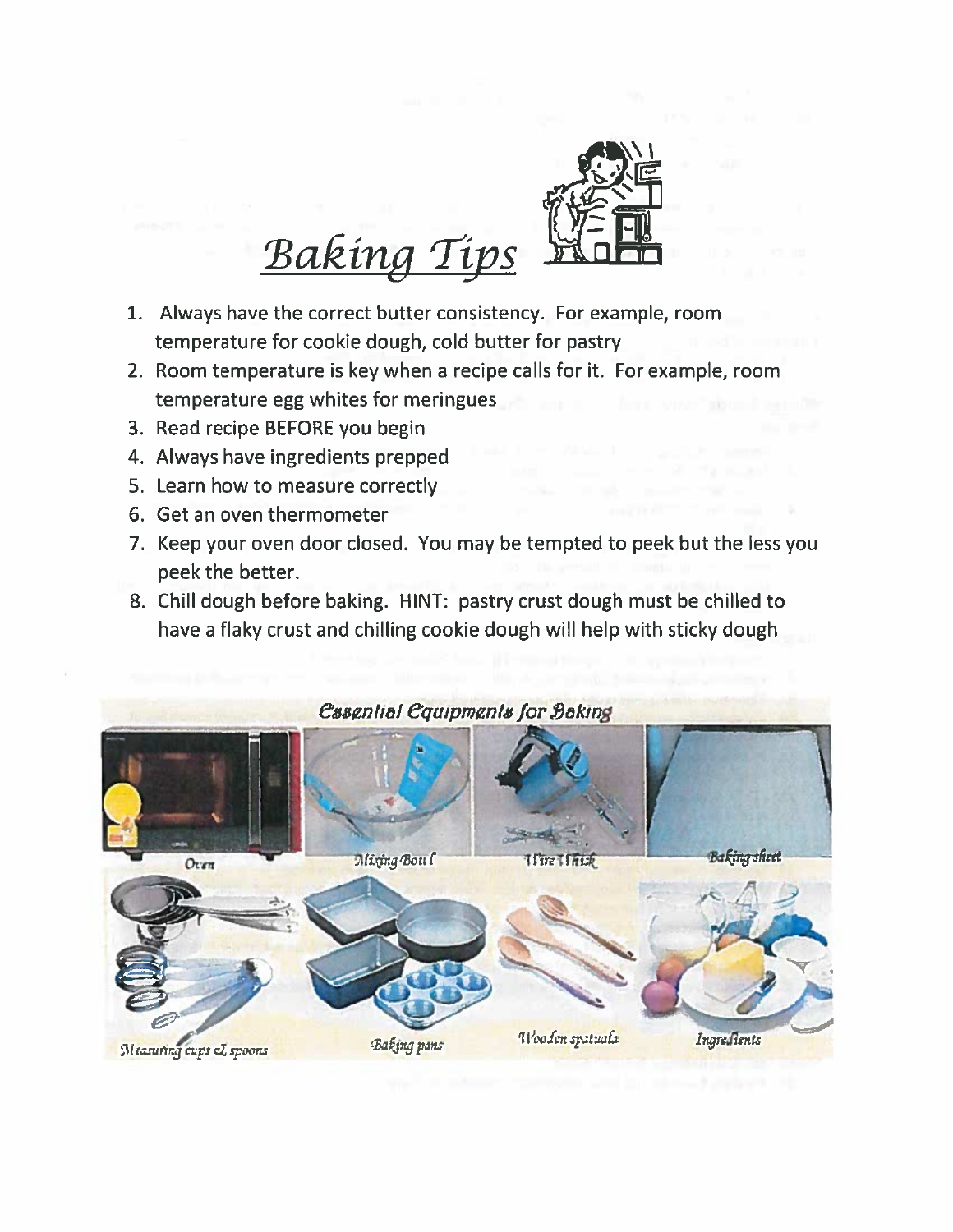## 4-H Science Night at the Museum **Survival Science**

When: Friday, February 14th, 2020 Cost: \$45.00 for Youth Cost: \$25.00 for Adults

Brush up on your archery skills and learn the art of survival. Learn to camouflage yourself in order to trick those who might be hunting you (or those you may be hunting). Collect clean water using water filtration and tie unbreakable knots! Can you successfully traverse the Survival and Compass challenge course? Who will survive? So, skip dinner, flowers, and chocolates and join us for a night of fun science experiments and learn survival skills!

For more information, contact carrie.winslett@okstate.edu

## **GET YOUR OVENS PREHEATED!**

It's time for the Winter Foods Festival/Technical Challenge & Food Showdown Contest TWO DAYS THIS YEAR

Winter Foods may be dropped off throughout the day on January 21, Tuesday 3:00-6:00 Technical Challenge items/ place setting will be from 3:00-6:00 Sign-up deadline Jan. 17th Food Showdown is January 23, Thursday 5:30 Sign up-deadline Jan. 21<sup>st</sup>

**IMPORTANT!** 

Technical Challenge recipes have changed this year. Copies are available at the extension office

## **State Parent- Volunteer Conference**

Save the Date: June 27, 2020

**Location: OSU Campus, Stillwater OK** 

Conference workshops and programming will focus on strengthening local club programming and opportunities.

#### **Conference Objectives:**

- Working with others youth, parents, volunteers, Extension staff
- Adventure in 4-H is exciting experiences, typically bold, sometimes even risky undertakings.
- Nurturing, safe and inclusive environment for youth and adults
- Teamwork established through coaching, mentoring and challenging both peers and youth while gaining satisfaction from group achievement.
- Educate Strengthening club and project group experiences to increase long-term retention of members.
- Develop independence, generosity, and mastery through 4-H programming.

Marketing materials include two flyers and a video.